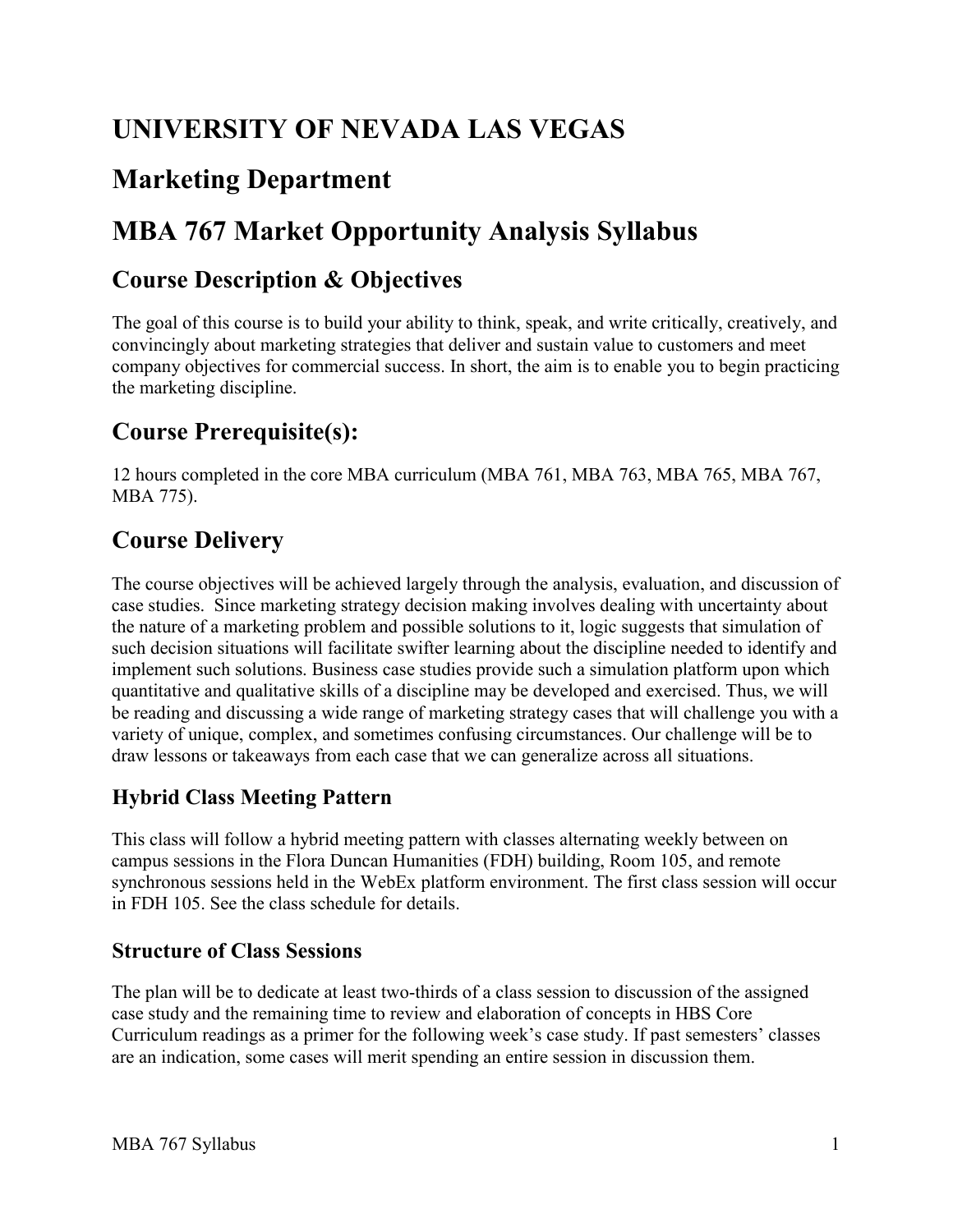To this end, your reading and study each week should center first on preparing arguments and answers to the discussion questions for that week's assigned case study and, second, on comprehending content in the assigned HBS Core Curriculum readings.

#### **Learning Outcomes/Course Objectives**

Completion of the course will enable you to:

- Assess the potential of markets and effectively select target segments.
- Develop useful positioning to help a firm's offering stand out against the competition.
- Develop marketing tactics to achieve a positioning in a target market.

## **Required Course Materials**

Required: "Coursepack" of Harvard Business School (HBS) "core marketing curriculum"readings, cases, and access to an online marketing simulation game. This is available for online purchase at the following URL address.

#### <https://hbsp.harvard.edu/import/855604>

To purchase the materials, you will need to establish a user account at the website. The terms of sale allow you to (1) download electronic versions of course materials, any time of day, (2) access files of electronic course materials via a link on Harvard Business Online for six months from the date of purchase, and (3) print each file as necessary.

Recommended:

- List of Harvard Business Review articles (see Appendix)
- Case Analysis Coach, a 90-minute online tutorial designed by Robert D. Austin & Robert L. Kelley. HBS Product Number: 4380-HTM-ENG
- Marketing Management (any recent edition—12th through 15th) by Philip Kotler & Kevin Lane Keller, Pearson Education, Inc.
- Market-Based Management: Strategies for Growing Customer Value and Profitability (5th or 6th edition) by Roger J. Best, Pearson Education, Inc.

#### **Class Participation**

 The instructor will track discussion contribution performance by keeping attendance and noting the quality of your contributions to discussions using the following rubric.

3 plus marks (+++): Contributions mirror an outstanding level of preparation. Mastery of case facts is obvious. Comments are directed to the class, include highly relevant ideas synthesized from case information, and offer new ground upon which others may and do build prolific class discussion. Arguments are very sound and persuasively communicated. [Consistent pattern of 3 pluses = 100 points.]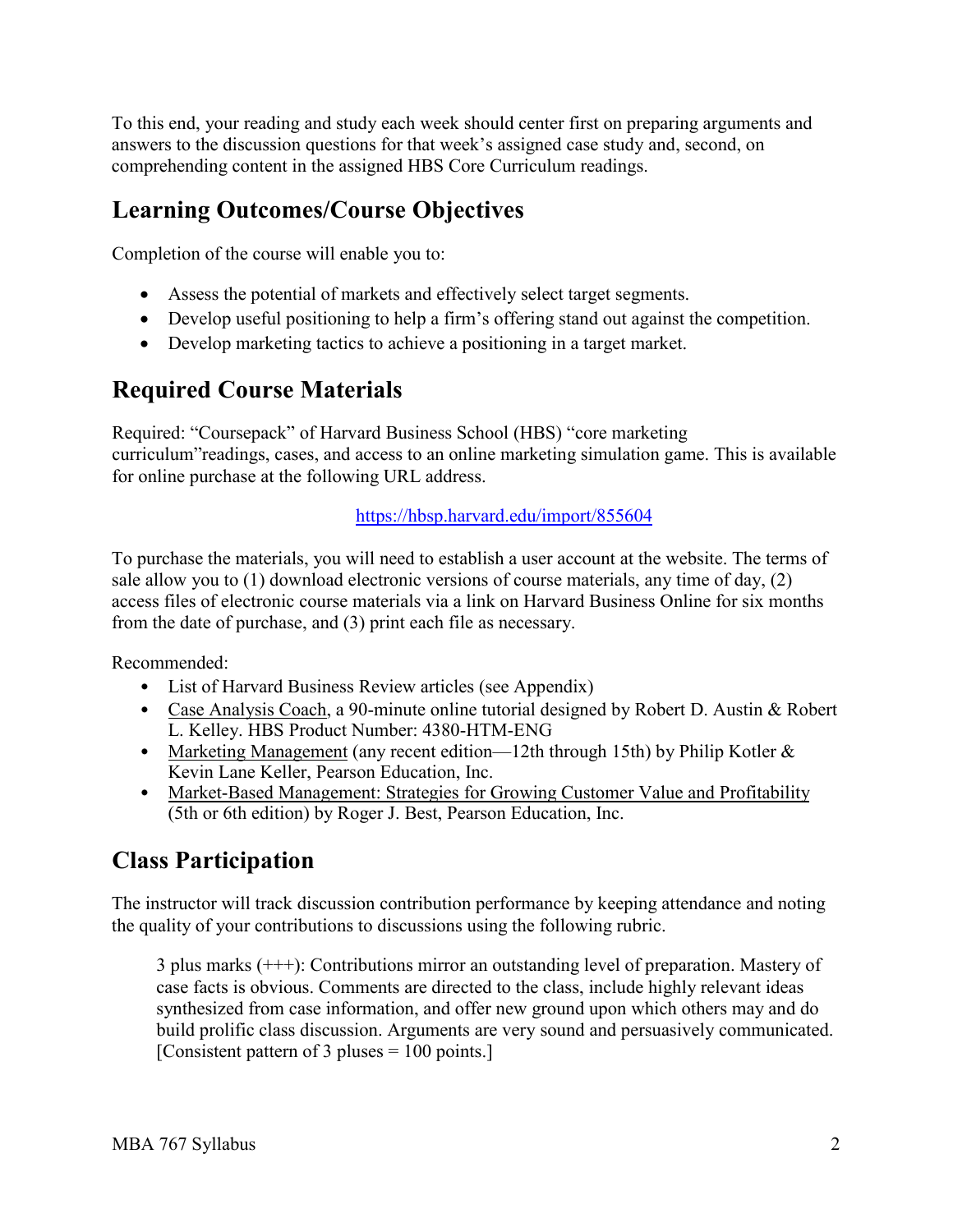2 plus marks (++): Contributions mirror a thorough level of preparation. Strong familiarity with case facts is obvious. Comments are mostly directed to the class, include relevant ideas synthesized from case information, and offer familiar ground upon which others may and do build relevant class discussion. Arguments are fairly sound and, for the most part, persuasively communicated to the class. [Consistent pattern of 2 pluses = 90 points.]

1 plus mark (+): Contributions mirror a satisfactory level of preparation. Some familiarity with case facts is obvious. Comments are directed more to the professor than to the class, include obvious ideas easily synthesized from case information, and offer little ground upon which others may build useful class discussion. Arguments are somewhat sound and somewhat persuasively communicated to the class. [Consistent pattern of 1 plus  $= 80$ points.]

 Familiarity with case facts is lacking. Comments are directed to professor only and not to advance the class discussion. Arguments are not sound and poorly communicated to the classes and say nothing, you may receive only 40 points).] No plus mark (indicated by X): Contributions mirror an inadequate level of preparation. the class and mainly restate case information, offering no ground upon which others may class. [Consistent pattern of X marks = 70 points or less (e.g., if you attend only half the

classes and say nothing, you may receive only 40 points).] No mark: Student did not attend class. [Consistent pattern of no marks = 0 points.]

 earned and weighted by 20% when determining total points for the course. Also, please note: Points for class participation will be based on the semester-long pattern of participation marks

- class, will not earn or cause you to lose participation points. • Participation points can only be earned during class. Interactions with the instructor outside of
- While note writing during class is encouraged, it will not count as class participation.
- Absences from class will be viewed as detrimental to the class because it deprives others of opportunities to learn of your views, perspectives, and recommendations about a case.

## **Team Case Essays**

 required means of honing your ability to develop persuasive writing arguments about marketing Written team case decision essays will be used to accomplish course objectives. Today, the ability to communicate clearly through written arguments about business situations is on par with the ability to make persuasive oral arguments. Indeed, effective writing skills have taken on even greater significance in the Internet and cell phone age. In light of this, team essays will be a strategy decisions. This course requires two team decision essays.

# **Marketing Simulation**

 implementation of marketing strategies. There will be three class periods in which you must play An online marketing simulation game available with the course packet aimed at practicing the the simulation.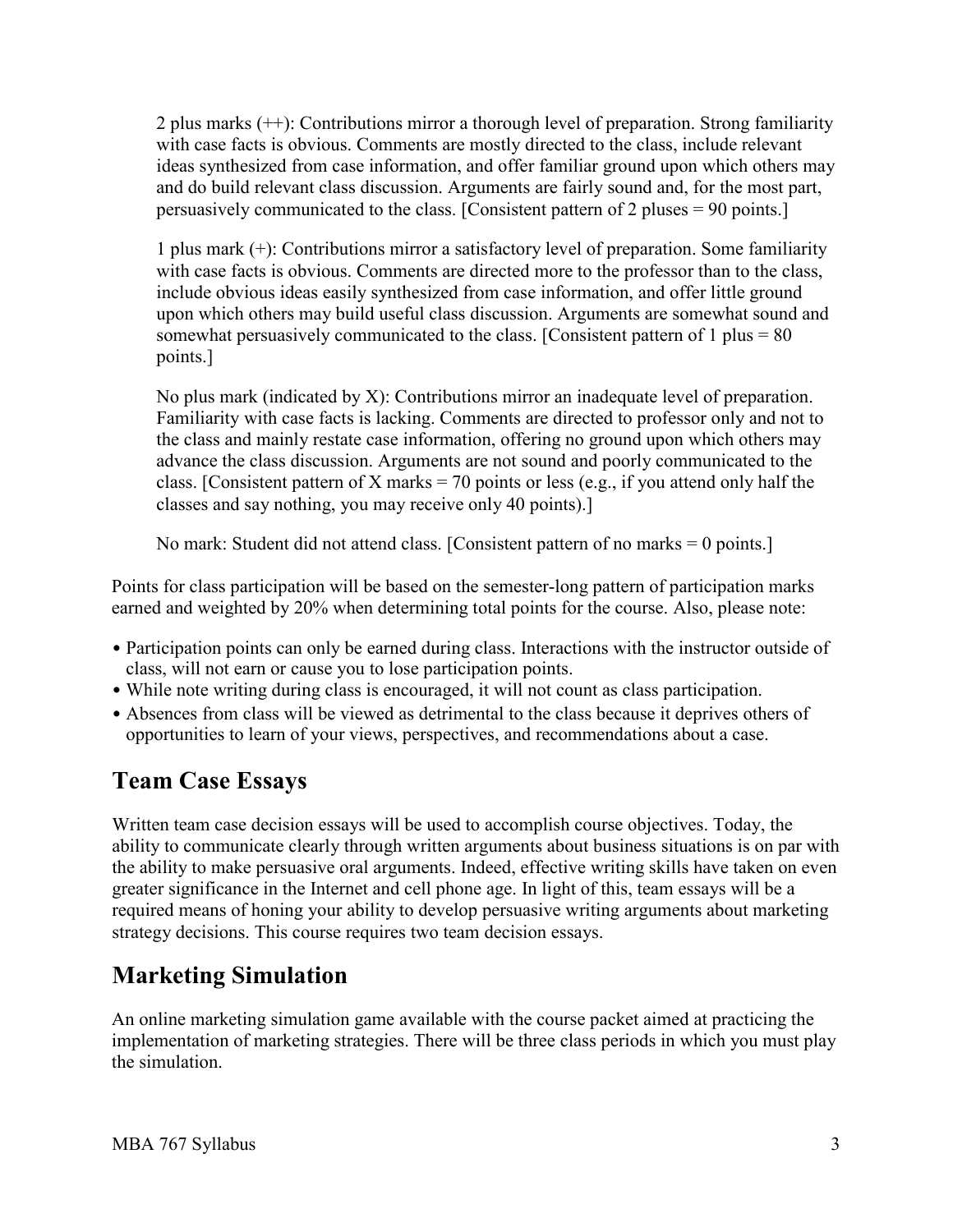- • Simulation training run to allow familiarization with the game. During this period you will be the sole decision maker in the game.
- Play game as part of an assigned 3-4 person team.
- by 10% and used for grading purposes. • Final round of individual play during which the highest score you earn will be weighted

#### **Exams**

 you will receive a case study and an exam containing a set of essay and/or problem questions and Two exams will be used to assess your progress in this course. At the start of each exam period space for you to write answers to the questions. You will have the entire exam period to read and analyze the case and write answers to the exam questions. Exams will be closed-book and closed-note. Blue exam books are not necessary. The points earned for each exam will be weighted by 22.5%. No makeup exams will be allowed without the instructor's prior approval.

## **Grading Scale**

 A: 93 – 100 A-: 90 – 92.99 B+: 87 – 89.99 B: 83 – 86.99 B-: 80 – 82.99 C+: 77 – 79.99  $C: 73 - 76.99$  C-: 70 – 72.99 D+: 67 – 69.99 D:  $63 - 66.99$ D-:  $60 - 62.99$ F: 00 – 59.99

All grading will be on a scale of 0-100 points. Letter grades will only be assigned for the final course grade.

 that line. Being just below a cutoff point is frustrating, but is not a reason to request a grade up. The instructor will grade as fairly and objectively as possible and you will receive the grade you earn. However, he is not responsible for graduation requirements and it is inappropriate for a student to suggest they need a specific grade for this or any other reason. Grading is not an exact science. Any cutoff point places some students just a point or two below change or re-grading of an exam or assignment to gain extra points. Scores will not be rounded

If, at the completion of the course, no student earns 93 or more total points, a grading curve will be applied to determine letter grades.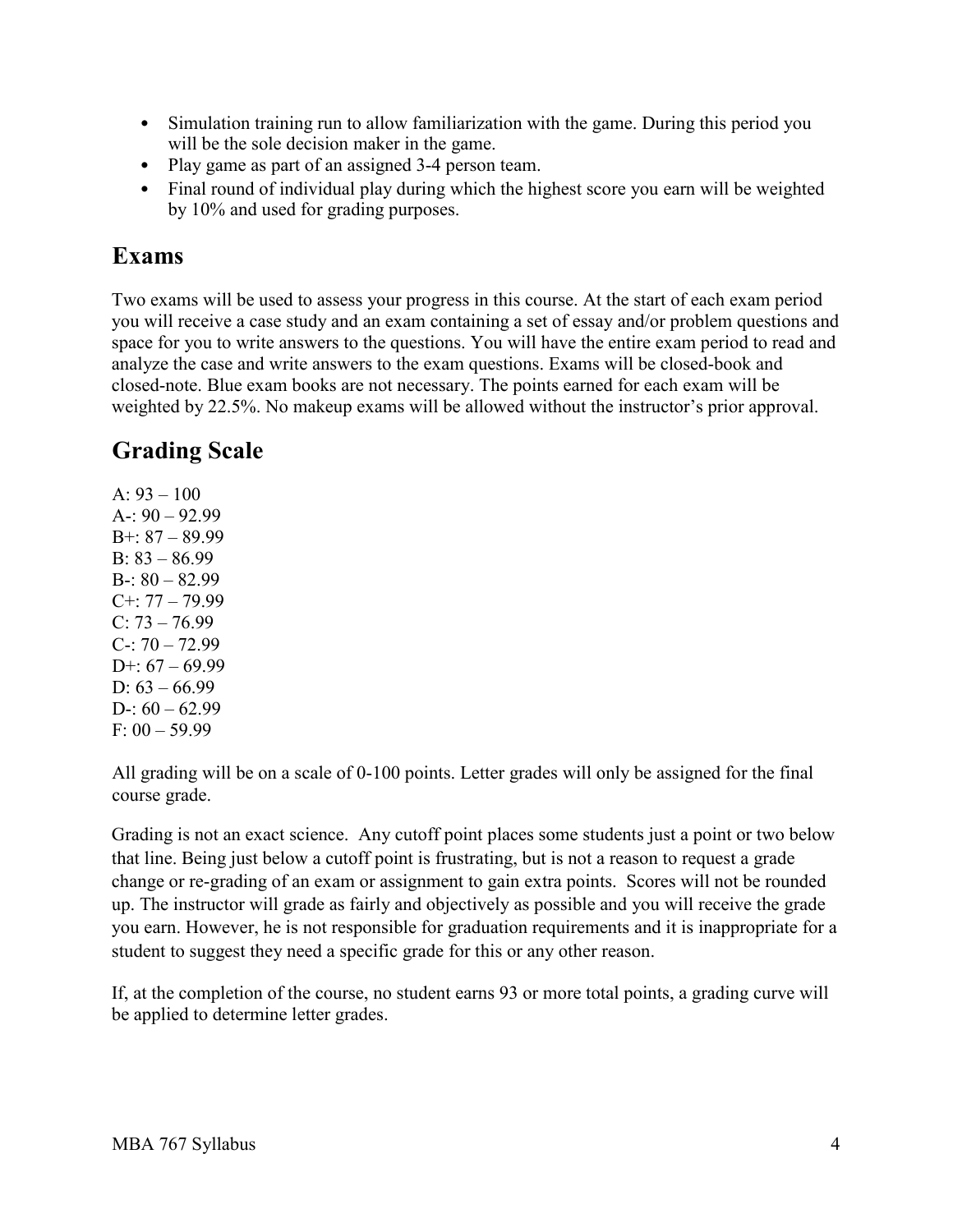# **UNLV Academic Policies**

## **Public Health Directives**

directives are found at **Health Requirements for Returning to Campus**, Face coverings are mandatory for all faculty and students in the classroom. Students must follow all active UNLV public health directives while enrolled in this class. UNLV public health <https://www.unlv.edu/coronavirus/health-requirements>. Students who do not comply with these directives may be asked to leave the classroom. Refusal to follow the guidelines may result in further disciplinary action according to the [UNLV Student Conduct Code,](https://www.unlv.edu/sites/default/files/page_files/27/StudentConduct-Code.pdf) [https://www.unlv.edu/sites/default/files/page\\_files/27/StudentConduct-Code.pdf](https://www.unlv.edu/sites/default/files/page_files/27/StudentConduct-Code.pdf), including being administratively withdrawn from the course.

### **Academic Misconduct**

Academic integrity is a legitimate concern for every member of the University community. We all share in upholding the fundamental values of honesty, trust, respect, fairness, responsibility, and professionalism. By choosing to join the UNLV community, students accept the expectations of the Student Academic Misconduct Policy, and are encouraged to always take the ethical path whenever faced with choices. Students enrolling at UNLV assume the obligation to conduct themselves in a manner compatible with UNLV's educational mission. An example of academic misconduct is plagiarism. Plagiarism is using the words or ideas of another person, from the Internet or any other source without proper citation of the source(s). See the [Student Conduct](https://www.unlv.edu/sites/default/files/page_files/27/StudentConduct-Code.pdf)  [Code,](https://www.unlv.edu/sites/default/files/page_files/27/StudentConduct-Code.pdf)<https://www.unlv.edu/studentconduct/student-conduct>.

## **Auditing a Course**

 discussion sessions associated with the course, but the student will not earn a grade for any as students taking the course for a grade, but will be excused from exams, assessments, and other Auditing a course allows a student to continue attending the lectures and/or laboratories and component of the course. Students who audit a course receive the same educational experience evaluative measures that serve the primary purpose of assigning a grade.

## **Classroom Conduct**

 video and audio). The instructor may rescind permission at any time during the class. If a student Students have a responsibility to conduct themselves in class and in the libraries in ways that do not interfere with the rights of other students to learn, or of instructors to teach. Use of devices such as cellular phones and pagers, or other potentially disruptive activities are only permitted with the prior explicit consent of the instructor. Students are specifically prohibited to record classes without instructor authorization, including online/remote classes (either audio only, or does not comply with established requirements or obstructs the functioning of the class, the instructor may initiate an administrative withdrawal of the student from the course.

Since the COVID-19 pandemic forced some instruction to be delivered remotely starting in Spring 2020, numerous students have asked instructors to record their synchronous classes, so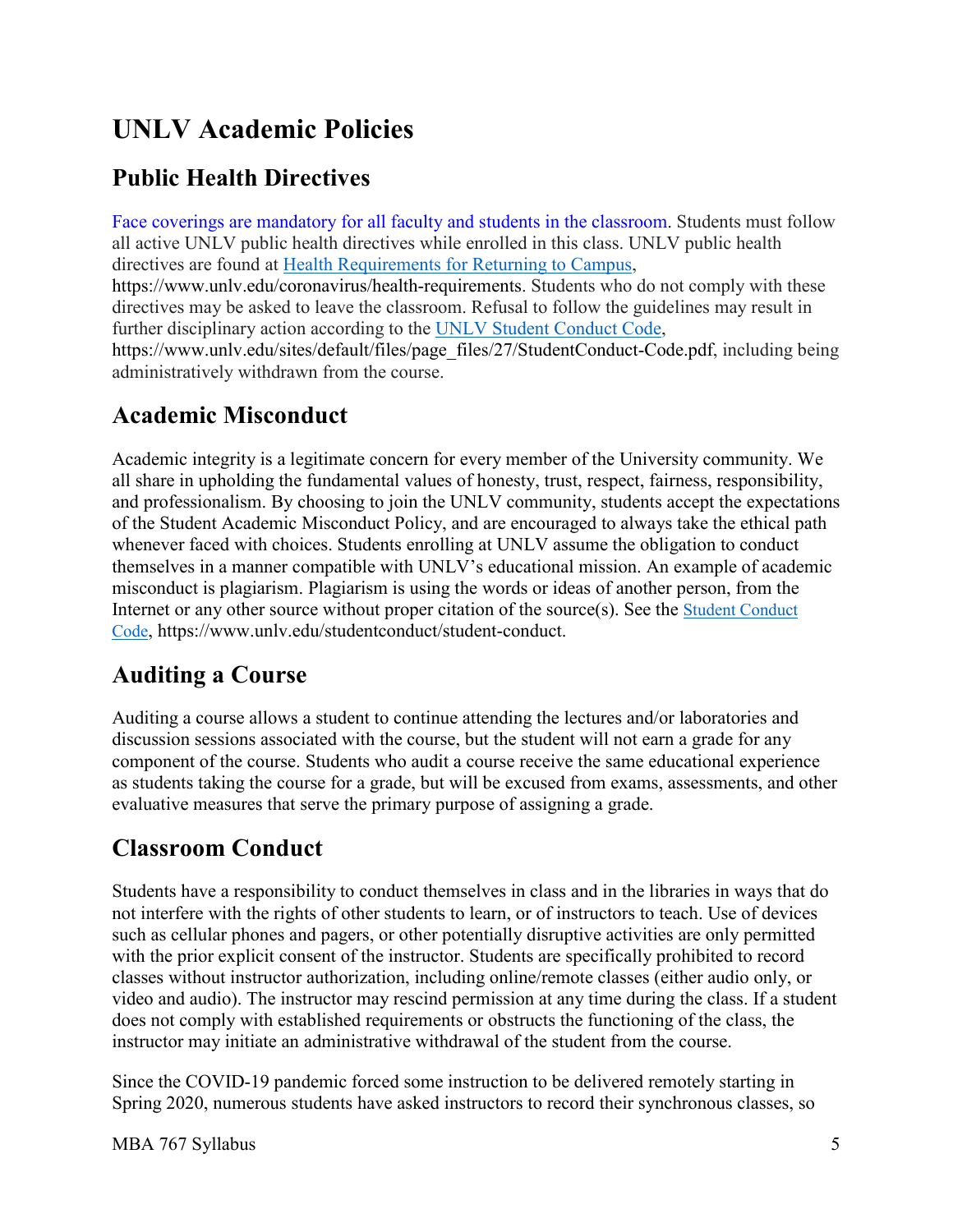(audio only, or video and audio) should inform students in advance. Recorded lectures may not that they can access them at their convenience. Instructors who agree to record their classes be broadly released to anyone, but made available exclusively to those students enrolled in the class during the particular academic term. Recorded lectures must be stored securely, and are subject to the Nevada System of Higher Education's Records Retention Policy, meaning that the recordings can only be deleted 120 days after the end of class (i.e., after grades are posted). Once this requirement is met, the recordings should be deleted. Class recordings are protected from disclosure, as they are deemed part of an educational record under the Family Educational Rights and Privacy Act (FERPA).

# **Copyright**

liability, as well as disciplinary action under University policies. Additional copyright policy The University requires all members of the University Community to familiarize themselves with, and to follow copyright and fair use requirements. You are individually and solely responsible for violations of copyright and fair use laws. The University will neither protect nor defend you, nor assume any responsibility for student or employee violations of fair use laws. Violations of copyright laws could subject you to federal and state civil penalties and criminal [information](http://www.unlv.edu/provost/copyright) is available at [https://www.unlv.edu/provost/copyright.](https://www.unlv.edu/provost/copyright)

# **Disability Resource Center (DRC)**

 [https://www.unlv.edu/drc,](https://www.unlv.edu/drc) telephone 702-895-0866) provides resources for students with The [UNLV Disability Resource Center](https://www.unlv.edu/drc) (Student Services Complex, SSC-A, Room 143, disabilities. Students who believe that they may need academic accommodations due to a permanent disability, temporary or permanent medical need, or academic support due to pregnancy are encouraged to contact the DRC as early as possible in the academic term. A Disabilities Specialist will discuss what options may be available to you. Students who are already registered with the DRC should request their accommodations online each semester, and make an appointment to discuss their accommodations with their instructors.

## **Final Examinations**

The University requires that final exams given at the end of a course occur on the date and at the time specified in the Final Exam schedule. The Final Exam schedule is typically available at the start of the semester, and the classroom locations are available approximately one month before the end of the semester. See the [Final Exam Schedule,](https://www.unlv.edu/registrar/calendars) [https://www.unlv.edu/registrar/calendars.](https://www.unlv.edu/registrar/calendars)

## **Identity Verification in Online Courses**

All UNLV students must use their Campus-issued ACE ID and password to log in to WebCampus-Canvas.

UNLV students enrolled in online or hybrid courses are expected to read and adhere to the [Student Academic Misconduct Policy,](https://www.unlv.edu/studentconduct/misconduct/policy) [https://www.unlv.edu/studentconduct/misconduct/policy,](https://www.unlv.edu/studentconduct/misconduct/policy) which states that "acting or attempting to act as a substitute for another, or using or attempting to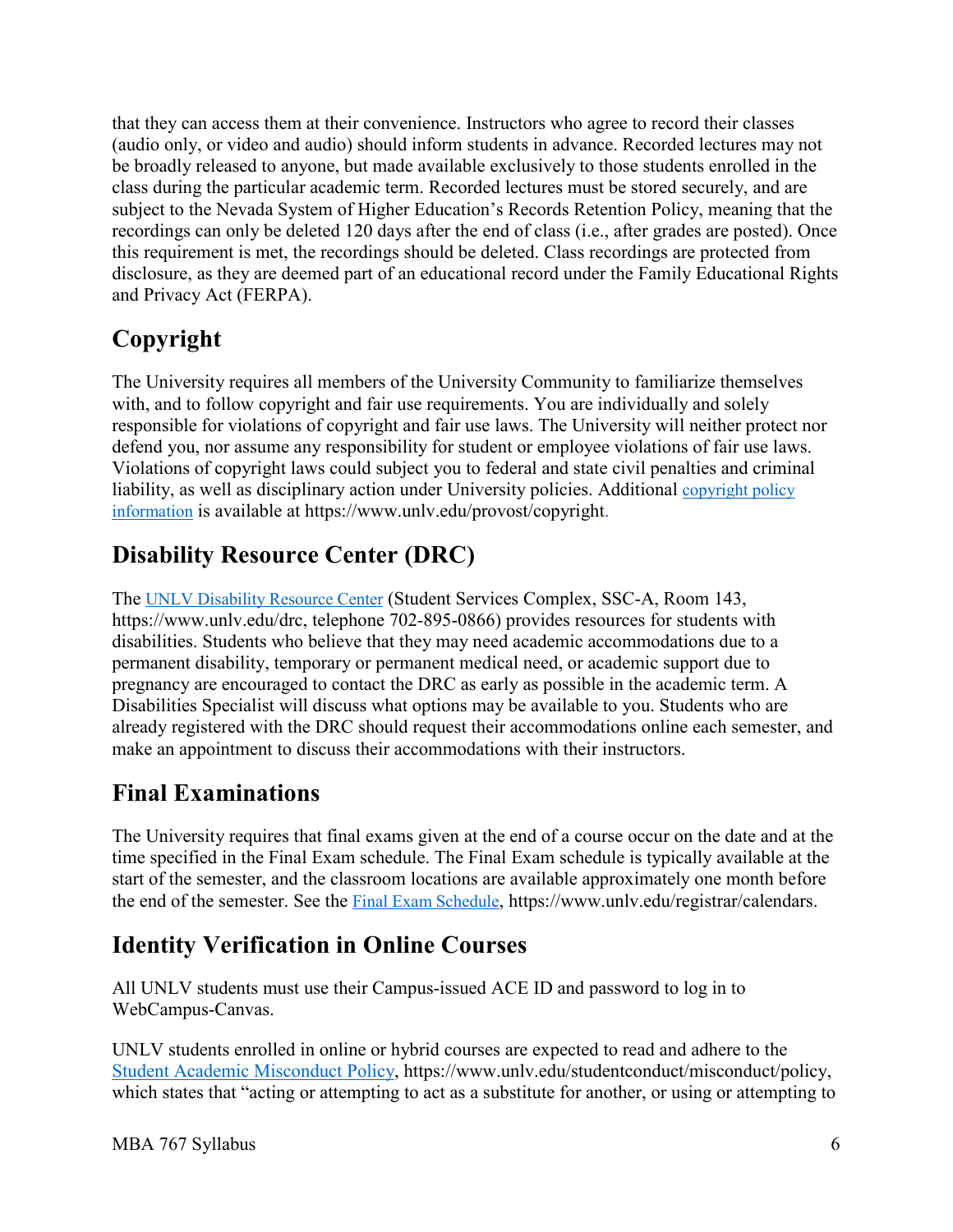use a substitute, in any academic evaluation or assignment" is a form of academic misconduct. Intentionally sharing ACE login credentials with another person may be considered an attempt to use a substitute, and could result in investigation and sanctions, as outlined in the Student Academic Misconduct Policy.

UNLV students enrolled in online courses are also expected to read and adhere to the [Acceptable](https://www.it.unlv.edu/policies/acceptable-use-computing-and-information-technology-resources-policy)  [Use of Computing and Information Technology Resources Policy,](https://www.it.unlv.edu/policies/acceptable-use-computing-and-information-technology-resources-policy) <https://www.it.unlv.edu/policies/acceptable-use-computing-and-information-technology>resources-policy, which prohibits sharing university accounts with other persons without authorization.

To the greatest extent possible, all graded assignments and assessments in UNLV online courses should be hosted in WebCampus-Canvas or another UNLV-managed platform that requires ACE login credentials for access.

## **Incomplete Grades**

 students receiving "I" grades in 500-, 600-, or 700-level courses have up to one calendar year to within the period indicated, a grade of "F" will be recorded, and the student's GPA will be course, but make individual arrangements with the instructor who assigned the "I" grade. The grade of "I" (Incomplete) may be granted when a student has satisfactorily completed threefourths of course work for that semester/session, but cannot complete the last part of the course for reason(s) beyond the student's control and acceptable to the instructor, and the instructor believes that the student can finish the course without repeating it. For undergraduate courses, the incomplete work must be made up before the end of the following regular semester. Graduate complete the work, at the discretion of the instructor. If course requirements are not completed adjusted accordingly. Students who are fulfilling an Incomplete grade do not register for the

## **Library Resources**

<https://guides.library.unlv.edu/appointments/librarian>. You can also [ask the library staff](http://ask.library.unlv.edu/) questions Librarians are available to consult with students on research needs, including developing research topics, finding information, and evaluating sources. To make an appointment with a subject expert for this class, please visit the [Libraries' Research Consultation](http://guides.library.unlv.edu/appointments/librarian) website, via chat and text message at<https://ask.library.unlv.edu>/.

#### **Missed Classwork**

Any student missing class, quizzes, examinations, or any other class or laboratory work because of observance of religious holidays will be given an opportunity during that semester to make up the missed work. The make-up opportunity will apply to the religious holiday absence only. It is the responsibility of the student to notify the instructor within the first 14 calendar days of the course for Fall and Spring courses (except for modular courses), or within the first 7 calendar days of the course for Summer and modular courses, of their intention to participate in religious holidays which do not fall on state holidays or periods of class recess. For additional information, please visit the Missed Classwork policy, under Registration Policies, on the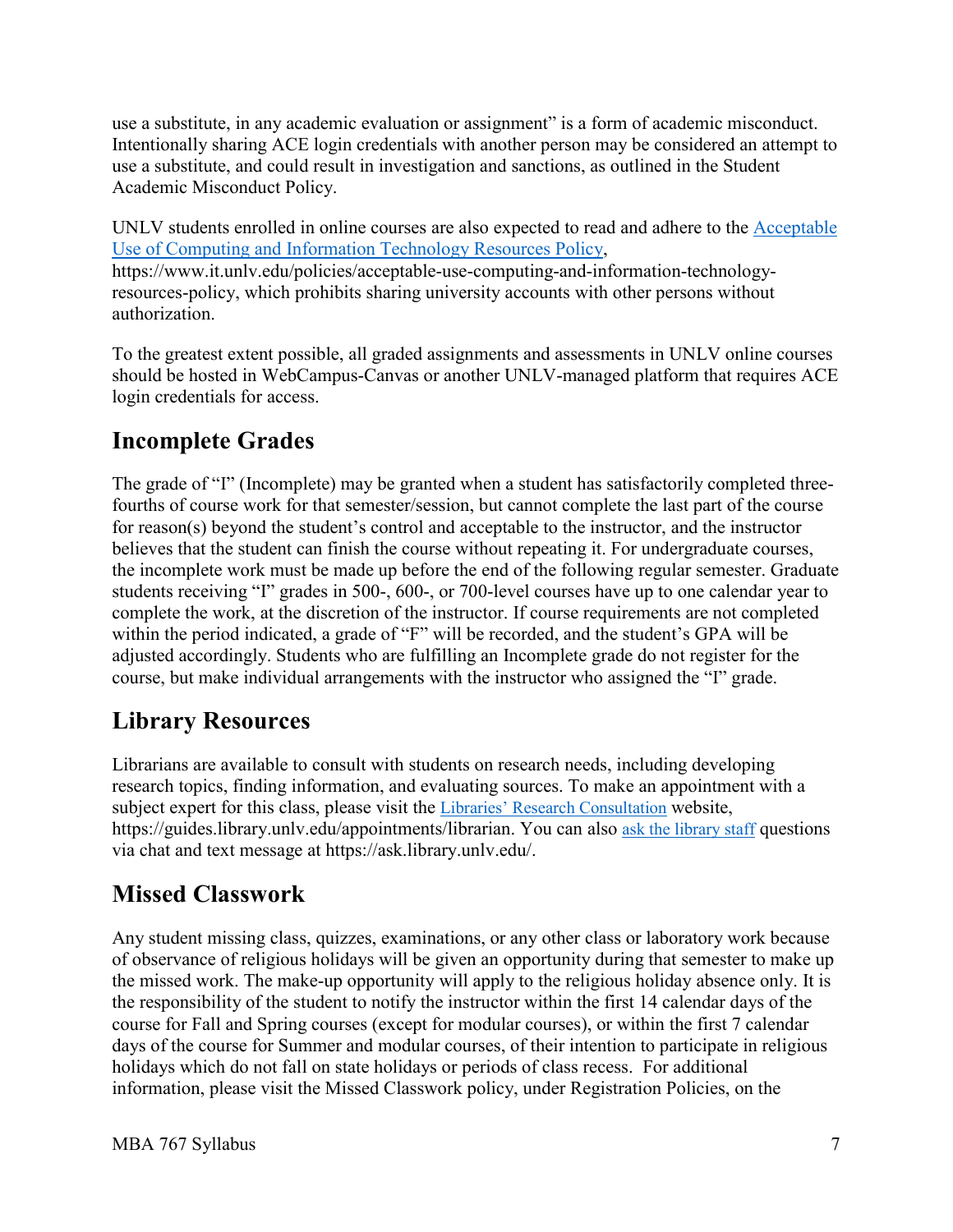[Academic Policies](https://catalog.unlv.edu/content.php?catoid=32&navoid=8271&hl=) webpage, <https://catalog.unlv.edu/content.php?catoid=32&navoid=8271&hl>=.

In accordance with the policy approved by the Faculty Senate regarding missed class time and assignments, students who represent UNLV in any official extracurricular activity will also have the opportunity to make up assignments, provided that the student submits official written notification to the instructor no less than one week prior to the missed class(es).

 The spirit and intent of the policy for missed classwork is to offer fair and equitable assessment activities. Instructors should consider, for example, that in courses which offer a "Drop one" opportunities to all students, including those representing the University in extracurricular option for the lowest assignment, quiz, or exam, assigning the student a grade of zero for an excused absence for extracurricular activity is both contrary to the intent of the Faculty Senate's policy, and an infringement on the student's right to complete all work for the course.

 instructor and the student to agree to a reasonable resolution. When disagreements regarding this This policy will not apply in the event that completing the assignment or administering the examination at an alternate time would impose an undue hardship on the instructor or the University that could be reasonably avoided. There should be a good faith effort by both the policy arise, decisions can be appealed to the Department Chair/School Director, College/School Dean, and/or the Faculty Senate Academic Standards Committee.

For purposes of definition, extracurricular activities may include, but are not limited to academic recruitment activities, competitive intercollegiate athletics, fine arts activities, liberal arts competitions, science and engineering competitions, and any other event or activity sanctioned by a College/School Dean, and/or by the Executive Vice President and Provost.

## **Rebelmail**

 Rebelmail is UNLV's official email system for students and by University policy, instructors and staff should only send emails to students' Rebelmail accounts. Rebelmail is one of the primary ways in which students receive official University communications, information about deadlines, major Campus events, and announcements. All UNLV students receive a Rebelmail account after they have been admitted to the University. Sending emails within WebCampus-Canvas is also acceptable.

## **Tutoring and Coaching**

 The Academic Success Center (ASC), at the Claude I. Howard Building, provides tutoring, academic success coaching, and other academic assistance for all UNLV undergraduate students. For information regarding tutoring subjects, tutoring times, and other ASC programs and services, please visit the [ASC website,](https://www.unlv.edu/asc) <https://www.unlv.edu/asc>, or call 702-895-3177. The ASC is located across from the Student Services Complex (SSC). Academic success coaching is located on the second floor of SSC A, Room 254. Drop-in tutoring is located on the second floor of the Lied Library, and on the second floor of the College of Engineering building (TBE A 207).